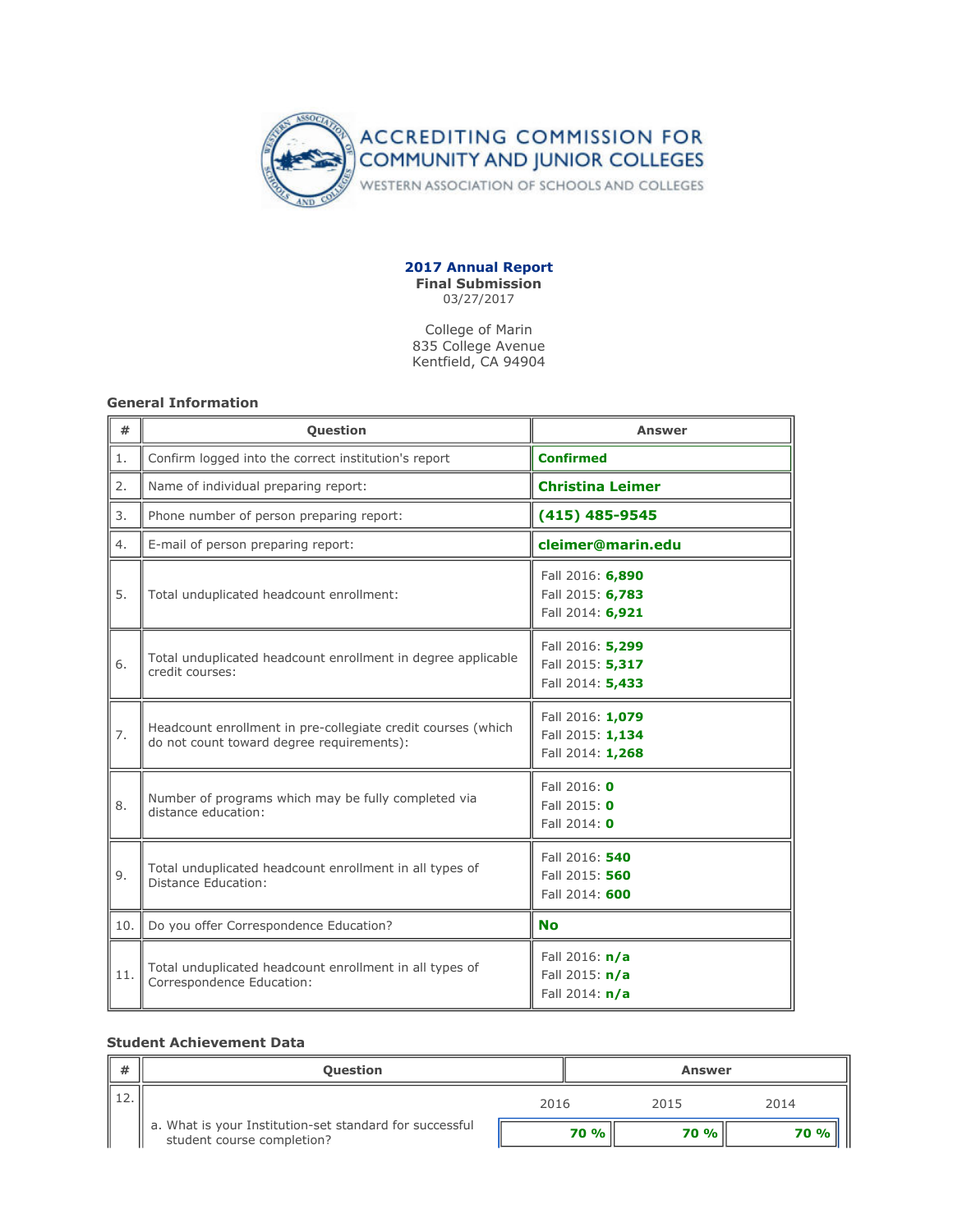|     | b. Actual successful course completion rate:                                                                                              |                                 |       |                      | 75 %                                     |         | <b>73%</b>                           |  | 71 %                               |  |
|-----|-------------------------------------------------------------------------------------------------------------------------------------------|---------------------------------|-------|----------------------|------------------------------------------|---------|--------------------------------------|--|------------------------------------|--|
|     | a. Type of Institute-set standard for degrees<br>If Number-other or Percent-other, please describe:                                       |                                 |       |                      | <b>Number of degrees</b>                 |         |                                      |  |                                    |  |
| 13. |                                                                                                                                           |                                 |       |                      | 2016                                     |         | 2015                                 |  | 2014                               |  |
|     | b. What is your Institution-set standard for degrees?                                                                                     |                                 |       |                      | 190                                      |         | 190                                  |  | 190                                |  |
|     | c. Actual number degrees awarded:                                                                                                         |                                 |       |                      | 277                                      |         | 255                                  |  | 255                                |  |
|     | <b>Number of certificates</b><br>a. Type of Institute-set standard for certificates<br>If Number-other or Percent-other, please describe: |                                 |       |                      |                                          |         |                                      |  |                                    |  |
| 14. |                                                                                                                                           |                                 |       |                      | 2016                                     |         | 2015                                 |  | 2014                               |  |
|     | b. What is your Institution-set standard for certificates?                                                                                |                                 |       |                      | 40                                       |         | 40                                   |  | 40                                 |  |
|     | c. Actual number certificates awarded:                                                                                                    |                                 |       |                      | 74                                       |         | 63                                   |  | 76                                 |  |
|     | a. Type of Institute-set standard for student transfers to<br><b>Number of transfers</b><br>a 4-year colleges/universities                |                                 |       |                      |                                          |         |                                      |  |                                    |  |
| 15. | If Number-other or Percent-other, please describe:                                                                                        |                                 |       |                      | 2016                                     |         | 2015                                 |  | 2014                               |  |
|     | What is your Institution-set standard for number of<br>students who transfer to 4-year colleges/universities?                             |                                 |       |                      | 180                                      |         | 180                                  |  | 180                                |  |
|     | Actual number of students who transferred to 4-year<br>colleges/universities:                                                             |                                 |       |                      | 345                                      |         | 317                                  |  | 393                                |  |
| 16. | Number of CTE certificates and degrees for which the institution has<br>set a standard for licensure passage rates:                       | 2016:5<br>2015:5<br>2014:5      |       |                      |                                          |         |                                      |  |                                    |  |
| 17. | Number of CTE certificates and degrees for which the institution has<br>set a standard for graduate employment rates:                     | 2016: 3<br>2015:3<br>2014:3     |       |                      |                                          |         |                                      |  |                                    |  |
|     | Examination pass rates in programs for which students must pass a licensure examination in order to work in their<br>field of study:      |                                 |       |                      |                                          |         |                                      |  |                                    |  |
|     |                                                                                                                                           |                                 |       | Institution set      | 2015 Pass                                |         | 2014 Pass                            |  | 2013 Pass                          |  |
|     | Program<br><b>Emergency Medical Technician</b>                                                                                            | Examination<br>national         |       | standard (%)<br>80 % | Rate (%)                                 | 100 %   | Rate (%)<br>91 %                     |  | Rate (%)<br><b>75 %</b>            |  |
| 18. | <b>Registered Nursing</b>                                                                                                                 | national                        |       | 81.78 %              |                                          | 81.48 % | 97.37 %                              |  | 95.08 %                            |  |
|     | <b>Registered Dental Assisting</b><br><b>Law &amp; Ethics</b>                                                                             |                                 | state |                      | 80 %                                     | 89.5 %  | 100 %                                |  | 88 %                               |  |
|     | <b>Registered Dental Assisting</b><br>Written                                                                                             | state                           |       | 85 %                 |                                          | 86.8 %  | 100 %                                |  | 96 %                               |  |
|     | <b>Registered Dental Assisting</b><br><b>Practical</b>                                                                                    | state                           |       | <b>70 %</b>          |                                          | 67 %    | 62.2%                                |  | 65.3 %                             |  |
|     | Job placement rates for students completing certificate programs and CTE (career-technical education) degrees:                            |                                 |       |                      |                                          |         |                                      |  |                                    |  |
| 19. | Program                                                                                                                                   | Institution set<br>standard (%) |       |                      | 2015 Job<br><b>Placement Rate</b><br>(%) |         | 2014 Job<br>Placement Rate<br>$($ %) |  | 2013 Job<br>Placement Rate<br>( %) |  |
|     | <b>Registered Nursing</b>                                                                                                                 |                                 |       | 45 %                 | 76.9 %                                   |         | 88 %                                 |  | 53.6 %                             |  |
|     | <b>Registered Dental Assisting</b>                                                                                                        |                                 |       | 70 %                 |                                          | 100 %   | 100 %                                |  | <b>75 %</b>                        |  |
|     | <b>Medical Assisting</b><br>45 %<br><b>75 %</b><br>50 %                                                                                   |                                 |       |                      |                                          | $0\%$   |                                      |  |                                    |  |